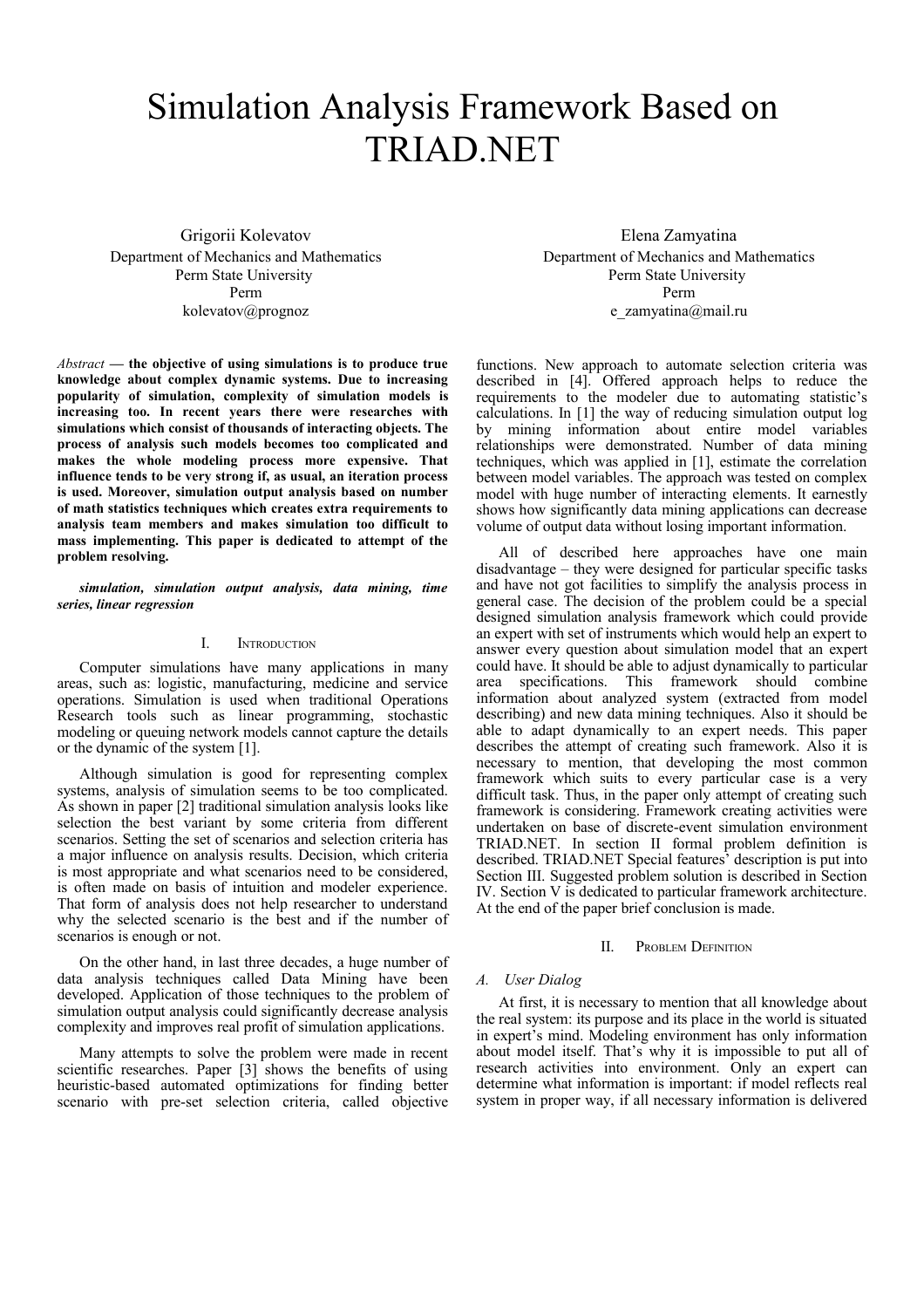or not. So, the expert should deliver to the environment necessary information about research objectives. The second assumption is that the expert's knowledge grows dynamically since research was started. It means that an expert needs system to automatically adapt to expert's requirements. By that reasons it's logically to decide that the interaction between an expert and the environment should be organized in terms of dialog: expert asks questions about his filed of interest, environment makes an investigation and returns answers [5].

In traditional analysis all questions, that analyzer could ask an environment, in general, was: "Is *A* true?" where *A* is some statement about model values. It's not enough, because usually, expert develops simulation not only for checking some suggestion, but for changing suggestion to a more appropriate value. That's why it is necessary to add another type of question: "Is *A* determined by *B*?" It means that *A* is true when  $\overline{B}$  is true, and when *B* is false – *A* is false too. There is one more is "Is *A* conditioned by *B*?" It means that *A* is true when *B* is true, and *A* is undefined when *B* is false. To answer this question an expert usually does many different experiments with different parameters. But model parameters' domain is known to environment, model is also known. That means, consequently, environment could answer these questions itself. In fact, even answering these questions can make analysis process simpler and clearer. But also those types of question could be combined into more general: "What determine *A*" and "What condition *A*", and replaced by one: "Why *A* is true". Thus, we have two general questions:

## 1) Is A true?

2) Why A is true?

# *B. Statements.*

Simulation models consist of some objects of different types and connections between them. Model variables reflect states of these objects or groups of objects or model in general. Thus, every statement about a model could be impressed by first-order predicate language. Therefore, such statements could consist of:

- the quantifier symbols  $\forall$  and  $\exists$ ;
- the <u>logical connectives</u>;
- parentheses, brackets, and other punctuation symbols;
- an infinite set of variables;
- an equality symbol;
- first-order predicates;
- functions.

Before saying a word about sense of those symbols we should determine that there are two types of simulations analysis: *single experiment analysis* (SEA), *multiply experiment analysis* (MEA). In different situations the particular sense of alphabet symbols should be defined in different ways.

Let *M* is a model, and *X* is a set of model variables:

$$
X = \{ \mathcal{X}_1, \dots \mathcal{X}_n \} \tag{1}
$$

In SEA case, particular value of variable  $x_i$  depends of system time and could be written as:

$$
x_i: T \to D(x_i), \tag{2}
$$

where *T* is system time. Hence, in SEA situation we have only one variable – *t*, and variables  $x_i(t)$  would be the function of *t*.

In MEA case, value of a variable depends on experiment where it is calculated and system time. Experiment itself is determined by model parameters value and initial values for random numbers generator (RNG). To not depend from probability factors, better determine  $x_i$  in such way:

$$
x_i: T \cap E \to D(x_i), \tag{3}
$$

where *E* is set of all possible experiments.

 Also, it's usually necessary to use some integrated characteristic, such as average or divergence. Set of those variables could be called *Y*, and every  $\mathcal{Y}_i$  could be defined in that way:

$$
y_i: E \to D(x_i), \tag{4}
$$

We can easily translate our question "Is *B* determine *A*" into first-order predicate form as it shown on (5) and "Is *C* determine *A*" as it shown on (6).

$$
B \Leftrightarrow A \tag{5}
$$

$$
C \Rightarrow A \tag{6}
$$

Thus, answering question "What determine *A*", we should find such statement  $\overline{B}$  that suit next condition:

$$
B \Leftrightarrow A \lor (\forall S \mid S \Leftrightarrow A) : B \lor S = 1 \tag{7}
$$

Analogically, question "What condition A" could be defined as:

$$
C \Rightarrow A \lor (\forall S \mid S \Rightarrow A) : C \lor S = 1
$$
 (8)

Thus, we can define our objective as:

1) calculate value of statement A;

2) find statemnts B and C which satisfy to (7) and (8).

#### III. TRIAD.NET FEATURES

Distributed simulation system Triad.Net includes following components: TriadCompile – compiler from Triad modeling language, TriadCore – simulation core, GUI, TriadDebugger – validating and debugging system, TriadBalance – distributed components synchronization system, TriadEditor – remote access system, TriadSecurity – external and internal security threats detection system, TriadBuilder – automated model redefining system and TriadMining – simulation output analysis system.

Simulation model in Triad defined as:

$$
M = (STR, ROUT, MES), \qquad (9)
$$

where *STR* – structure layer, *ROUT* – routine layer, *MES* – message layer. Structure layer represents itself as objects'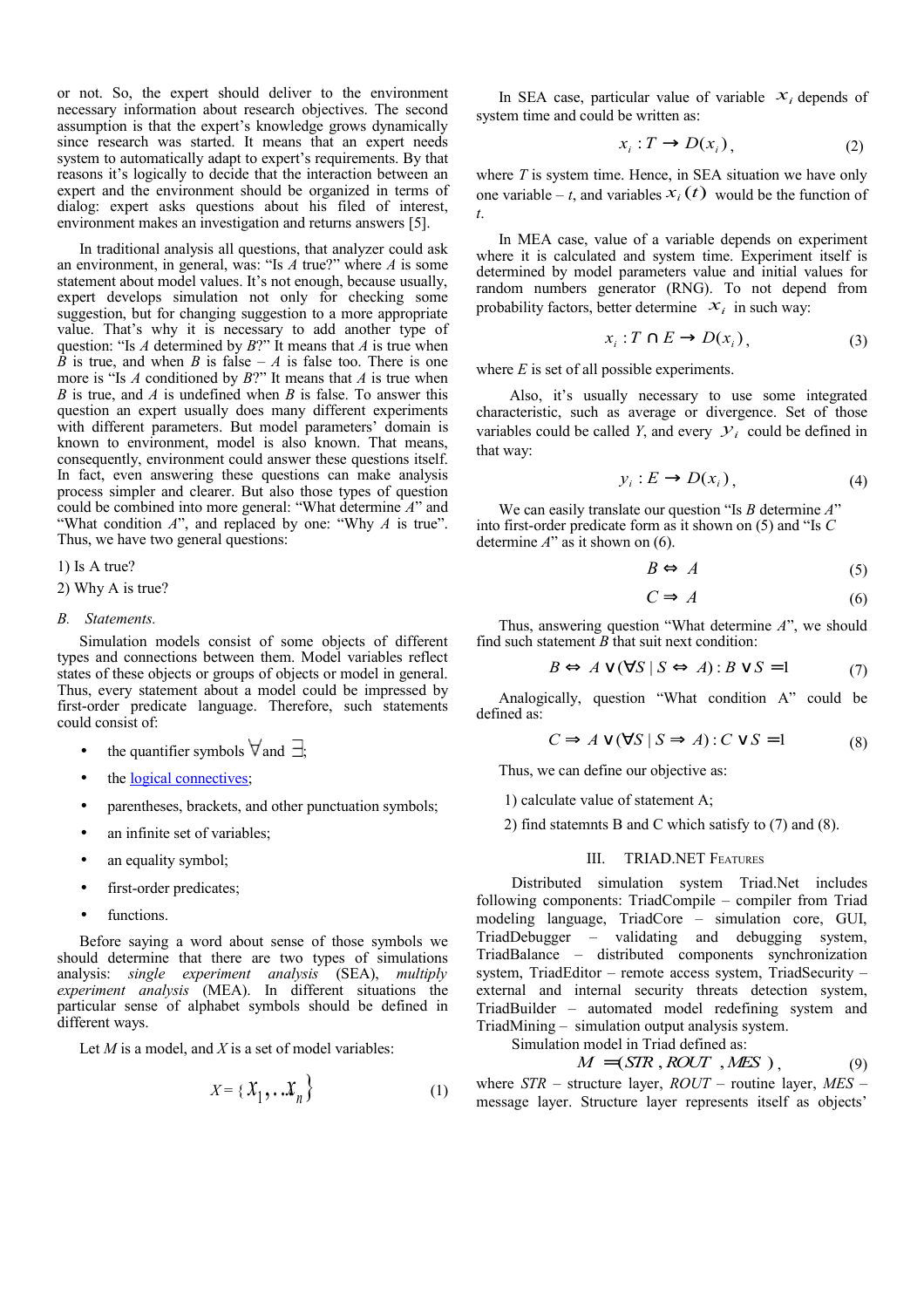aggregate, interacting to each other sending messages. Each object has input and output poles which servers as receivers and senders messages. Structure layer representation based on graphs. Separate objects play a role of graph nodes. Graph arches determine connections between objects.

Objects' behavior is determined by routine layer. Routine is a sequence of events which plans each other. When event occurs state of associate object changes. Routine layer is separated from structure layer, thus, routines could be reused when structure is defined, and different routines could be associated with different nodes in structure layer. Message layer is used for complex message defining.

One of the advantages of Triad, which play the main role in choosing Triad as a platform for analysis framework is its special feature: special objects, called *information procedures* and *simulation conditions*. Information procedures are objects that collect information about model variables changing. When change of a model variable occur information procedure is executed and data is saved in modelling output. Specific content of data depends on an algorithm of specific information procedure. Triad has facilities to code every formal algorithm as an information procedure. Simulation conditions determine a situation when simulation ends. They also have special algorithmic faculties that help to set complicated conditions.

Simulation conditions and information procedures are separated from model definition. Hence, information procedures could be changed without model changing and the same simulation conditions could be used for different models. Algorithmic facilities of information procedures and simulation conditions and their separate (from model definition) character has not got analogues in other modelling environment and languages such as GPSS, ProModel, Witness, AnyLogic and etc. This is the main reason, why analysis framework should be developed on base of Tried.

IV. PROBLEM SOLUTION

As described in Section III problem consists of two parts:

1) Calculate statement value;

2) Find determining and conditioning statements*.*

Further, an approach of solution each part of the problem is considered.

#### *A. Statement Value Calculation*

When SEA case is considered, there are no difficulties in calculating statement value. After an experiment took place it's easy to calculate actual value of statement, based on values collected through the experiment. All model variables depend on system time, since experiment is finite then system time is finite, and we got a finite number of variables' values.

Situation becomes difficult when MEA case took place. Due to probabilistic nature of experiment, E is infinite. It makes it impossible to calculate the sentence using all of possible data. In [4] it's earnestly shown that it's simple to determine the necessary value of replications by specifying the significance level and deviation of confident interval which is

suitable for situation. Back to Section II, modeling environment does not have enough knowledge about what significance level and deviation is enough to be confident in results. Hence, these parameters should be user-defined.

The second problem connected with parameters' domain. Since it can be infinite or too large it becomes too difficult to calculate all possible experiments. Problem could be solved by setting number of intervals, which could divide the domain into finite number of values.

Hence we can calculate any value of any variable, function or predicate both in SEA and MEA cases. Consequently we can calculate the actual meaning of statement.

### *B. Determinating and Conditioning Statement Search*

The corner stone of DE terminating and conditioning statement search is to find a statement which satisfy criteria, defined in (7) or (8). These criteria could be divided into two separated criteria: dependence criteria and completeness criteria. Dependence criteria for (7) described in (5) and dependence criteria for (8) described in (6). Completeness criterion for (7) is shown in (10), and completeness criterion for  $(8)$  is shown in  $(11)$ .

$$
(\forall S \mid S \Longleftrightarrow A) : B \vee S = 1 \tag{10}
$$

$$
(\forall S \mid S \implies A) : C \vee S = 1 \tag{11}
$$

Total search algorithm for (7) could be described in follows way:

1) Let B be false.

- 2) Find new S, which suits for (5).
- 3) If S was found then continue, else exit.
- 4) Check (10) criteria.
- 5) If (10) criteria is false then let  $B = BvC$ , simplify B.
- 6) Return to step 2.

The only undefined step in these criteria is step 2. It could be divided into two steps:

- 1) Make new suggestion.
- 2) If it is impossible to make new suggestion then exit.
- 3) Check criteria (5).
- 4) Return to step 1.

Step 1 is still undefined. The way we can define it is to make father suggestion: "Variables from statement A and from statement B should have dependence". Dependence estimation is widely spread technique used in data mining problems. Different types of correlation could be estimated by special measures which are described in next section. In common way dependence estimator could be defined as it shown in (12).

$$
de: X \times X \to R \tag{13}
$$

Thus, dependence estimator *de* is reflecting all possible pairs of model variables into real numbers. Thus, using dependence measure of some kind, it's possible to estimate relationships between variables and choose set of variables that could be used for creating possible B-statement.